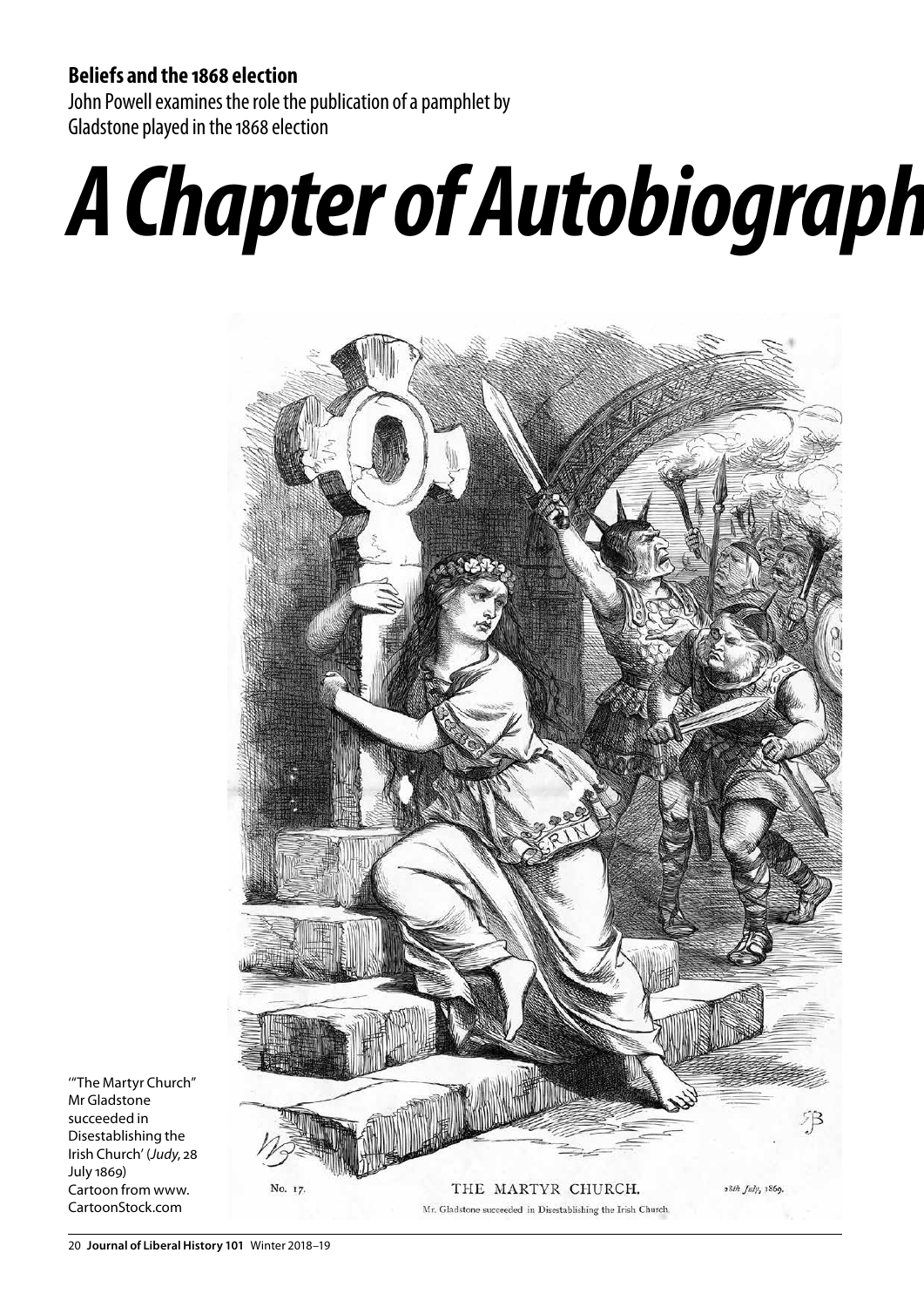W TILLIAM GLADSTONE'S SIXTY-THREE-<br>
PAGE A Chapter of Autobiography is a<br>
unexpected gift to political histo-<br>
rians It was according to Colin Matthew 'the page *A Chapter of Autobiography* is an unexpected gift to political historians. It was, according to Colin Matthew, 'the best written of Gladstone's pamphlets.<sup>'1</sup> It supported one of the boldest and most significant policy initiatives of the nineteenth century – the disestablishment of the Irish Church. And it was produced in the heat of one of the most dramatic general election campaigns in British history, with important implications for Anglo-Irish relations, the emerging Liberal Party, and Gladstone's own political reputation. Yet because historians have treated it as a personal apologia for his transformation from the staunchest defender of the Church of Ireland to its leading assailant – a theme long-rehearsed since the Maynooth crisis more than two decades earlier – Gladstone's pamphlet has been taken as a high-minded footnote to an eccentric course of action and series of explanations that left friends and foes alike bewildered in 1845.<sup>2</sup> Apart from the accidental concurrence of its publication in the waning days of the general election of 1868, historians have found little to link it to the campaign. This article will examine the political context of the composition of the pamphlet and the unusual course of its publication, and will demonstrate the ways in which both composition and publication were influenced by electoral considerations.

#### **Background**

When the Representation of the People Bill passed its third reading on 15 July 1867, Gladstone was subdued and smarting from the cynical but successful political manoeuvring of the Tories. Gladstone was the presumptive Liberal leader, but in a letter to Lord Dufferin on 6 September, he observed that he could hardly open his mouth 'without giving offence to sections of the Liberal Party.'3 Later that month, at perhaps the lowest point in his public career, a police officer was killed in an attempted rescue of Fenian insurgents being detained in Manchester. As Gladstone travelled from Liverpool to Holker Hall the following day, he read an account of the attack and finally determined that the Irish Church's 'day of grace' had come to an end.4 By this time he had nearly completed 'The Session and its Sequel',

a long post-mortem on the 1867 session for the *Edinburgh Review*. After twenty pages of minute excoriation of Tory tactics in the reform debates of 1866–67, he appended a brief observation that 'reform for Ireland' was necessary, and that 'even a week's postponement' on 'the flimsy pretext of Fenian disaffection' was unacceptable. He also boldly declared the 'certainty' of a Liberal victory in the near future.<sup>5</sup> Gladstone did want justice for Ireland, but his political instinct was also strong. Three weeks after the murder he wrote to Henry Manning, that except for the lives that were lost, 'I could almost be pleased with the Manchester outrage, for the English people are deep sleepers, and no voice will awaken them except one that is trumpet tongued.'6 By the end of November he shared with John Bright his willingness 'wholly to suppress the State Church in Ireland' and on 9 December he was arranging books and making his room 'tidy for the coming crisis'.7 Three days later the more deadly attack at Clerkenwell Prison unfolded, but by then Gladstone had already developed the main lines of the disestablishment campaign. On 18 December he spoke openly at Oldham about the importance of attacking the 'roots' and 'causes' of Fenianism rather than its manifestations, and the following day at Ormskirk went a step further in proposing an Irish policy on Irish lines – a 'bold and just speech' according to Manning. On 16 March 1868, he declared against the Church of Ireland in the House of Commons, presenting 'a plain object in view worth fighting for', and laying the foundation for an unlikely coalition of liberal Anglicans, radicals, Dissenters, and Roman Catholics.<sup>8</sup>

But legislative reform was not Gladstone's primary interest in 1868. As he told Manning in April, 'My business is to point out evils and ask for their removal. I am not bound to point out the mode of doing it. … My responsibility consists simply in this that the Government may disappear & others may take its place.'9 While his campaign involved discussion of some specific details, Gladstone did his best to retain legislative independence. His focus, instead, was foremost on winning a political victory that would enable him to form a government. Neither the Liberals nor the Tories could be certain which direction the newly enfranchised voter would turn, nor were the new electoral registers ready for a proper canvass.

**William Gladstone's sixtythree-page** *A Chapter of Autobiography* **is an unexpected gift to political historians.**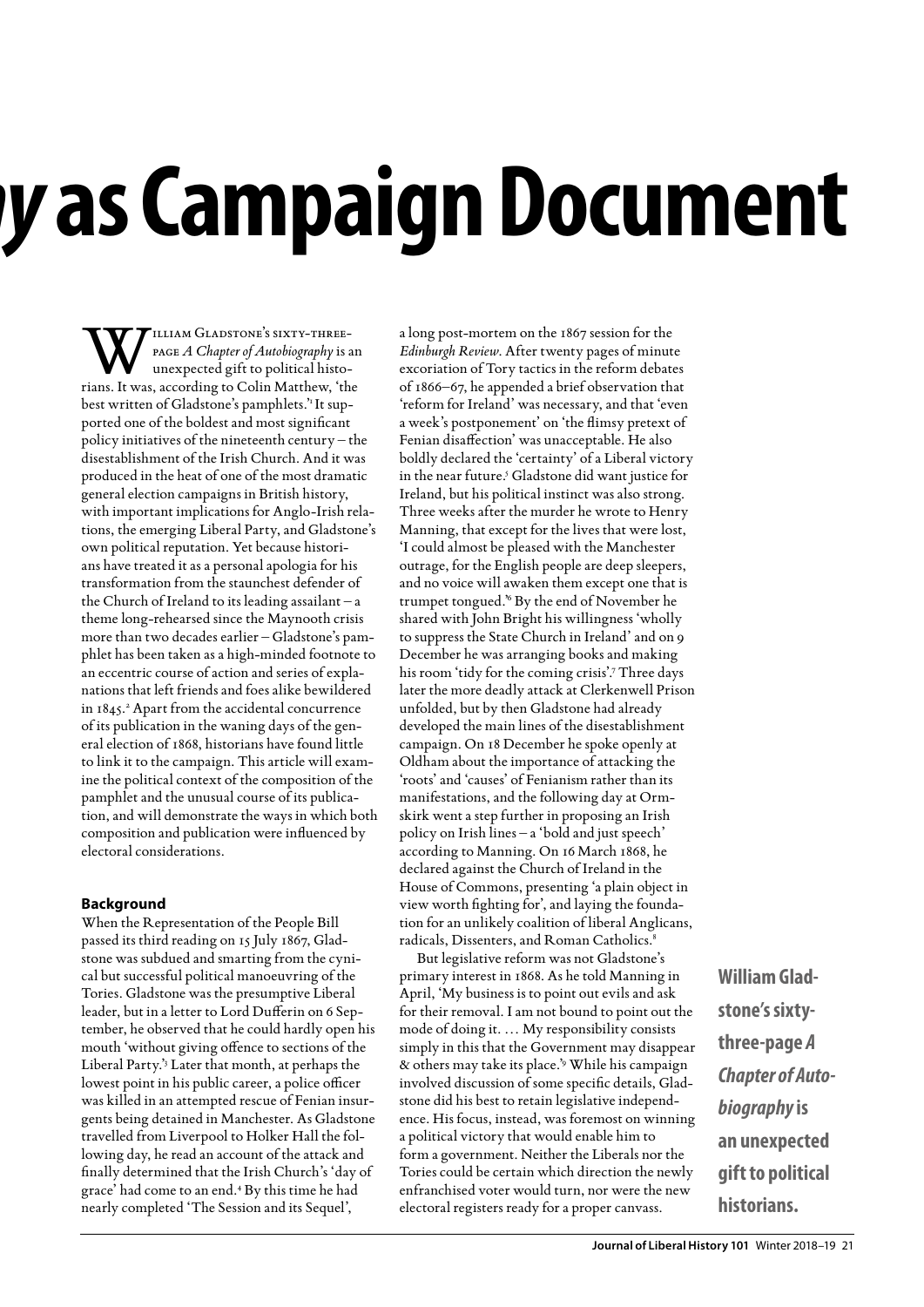Gladstone was confident of the justice of disestablishment and believed 'the times' were on the side of the Liberals. Tories counted on a strong anti-Catholic feeling in the country and broad support from the clergy.10

As Gladstone began his formal campaign on 3 August, he faced three broad challenges: how to convince ardently Protestant electors of his own constituency of South-West Lancashire that it was in their interest to support a policy that aided the Roman Catholic Church and potentially threatened the Established Church in England; how to craft a campaign that worked well both locally and nationally; and how to deflect personal accusations of inconsistency, radicalism, and crypto-Romanism that threatened disestablishment and other policy issues. The first of these he managed by attempting to bury disestablishment, sometimes as much as an hour into his addresses, hoping by then to have won over his listeners. The second issue was more complex, for the more he preached disestablishment, the less likely he was to win over churchmen who might admire his noble attitude but fear the result, Whigs who preferred moderate solutions, and Nonconformists who disliked his Catholic tendencies. The personal accusations, which he generally cared little about, became his greatest challenge, for they were often false, almost always misleading, and relentlessly spread through the national and provincial press. Gladstone's St Helens speech of 5 August, published as an election manifesto, set the tone, with Gladstone admitting that he was 'acting in concert with the Roman Catholic population of Ireland', but doing it in line with 'principles of natural and civil justice'. For all Gladstone's high-minded rhetoric, however, he found himself continually addressing questions about his commitment to the Church of England and his sympathy for radicalism. As campaigning progressed in August, Tories inundated the press with tales of a secret meeting between Gladstone and the infamous pro-Fenian James Finlen, who had led a Working Man's deputation to Gladstone's house in Carlton House Terrace on 18 July. As chairman of the Hyde Park Demonstration Committee, Finlen's name was attached to handbills circulated the following day which read, 'down with the Irish church; away with the bench of Bishops', implicating Gladstone in radical methods as well as policies. More explicit and damning handbills were being circulated in campaigns across the country.

The *Coventry Standard* linked Gladstone more directly to Finlen – reporting that members of the deputation cried out 'Bravo, Finlen! Bravo, Gladstone!' – and intimated that Gladstone had praised American institutions and recognised that the spread of democracy in England would eventually undermine the House of Lords and all 'luxurious scoundrelism'.<sup>11</sup> Such reports were vigorously contested in the Liberal press, and Gladstone himself denied them in the House of

Commons. The *Saturday Review* nevertheless condemned him for 'taking secret counsel with Finlen', playing a significant part in making secrecy itself a campaign issue.12 On 8 August the *Saturday Review* again called into question Gladstone's judgment. His 'indiscretion', according to the author, gave occasion to an electioneering placard then being circulated in London – 'Vote for Beales, Bright, and Finlen, Gladstone's friends, and save your country."<sup>3</sup> It was one thing to be publicly linked to the president of the Reform League and a radical MP, something altogether different to have potential voters now imagining that Gladstone had been secretly in league with Fenians. Though Gladstone claimed in the Commons that 'his knowledge of Finlen was vague', he was aware that Liberal whip George Grenfell Glyn was secretly seeking political support from the Reform League. In early August Finlen published a sixteen-page tract in his own defence, which linked support for Gladstone's Irish policy to the mass demonstration, and made clear to the public what was imperfectly known before, that he was a lecturer and agent of the Reform League who also believed that 'Fenianism was Patriotism' – a 'damning apology', according to Gladstone.14

By early September, prospects for electoral success that had a month before seemed 'brilliant' now appeared tenuous. Funding was down nationally, especially among the peers. Whigs were cool on disestablishment. Catholics in South-West Lancashire were less enthusiastic than expected, and it seemed that the more support Gladstone garnered, particularly from immigrant Catholics, the more vitriolic the Orange bigotry became. The Liberal alliance between radicalism, Romanism, and Nonconformity was being presented in the Conservative press as unnatural and dangerous. On 16 September the *Church Times* reported that Bright and L. L. Dillwyn had met with Cardinal Cullen and Monsignor Woodlock to discuss how 'the spoils of the Irish Church could be appropriated by the Irish Roman Catholics', and in response to Lord Overstone's letter opposing disestablishment, radicals unhelpfully labelled him 'a timid capitalist' and 'a nouveau riche and a parvenu peer', stupidly indecent assertions according to the *Standard,* that were not likely to help Liberals at the polls.<sup>15</sup> On 17 September, Glyn wrote that 'all is new & changed & large & I fear I must say in some respects dark."<sup>6</sup> With the prospects of the party then at a low ebb, mainly because of Gladstone's complex and evolving attitudes toward the Irish Church, the medium of the tract seemed a ready and natural friend.

#### **Composition**

On the same day that Glyn penned his gloomy prognostication, Gladstone began to write his *Chapter of Autobiography*. It was infused with moral and personal explanations rooted in his

**that Glyn penned his gloomy prognostication, Gladstone began to write his** *Chapter of Autobiography.* **It was infused with moral and personal explanations rooted in his understanding of historical development and Butler's 'balance of probability', but even these philosophical aspects of the work were harnessed to the political circumstances and needs of the moment.**

**On the same day**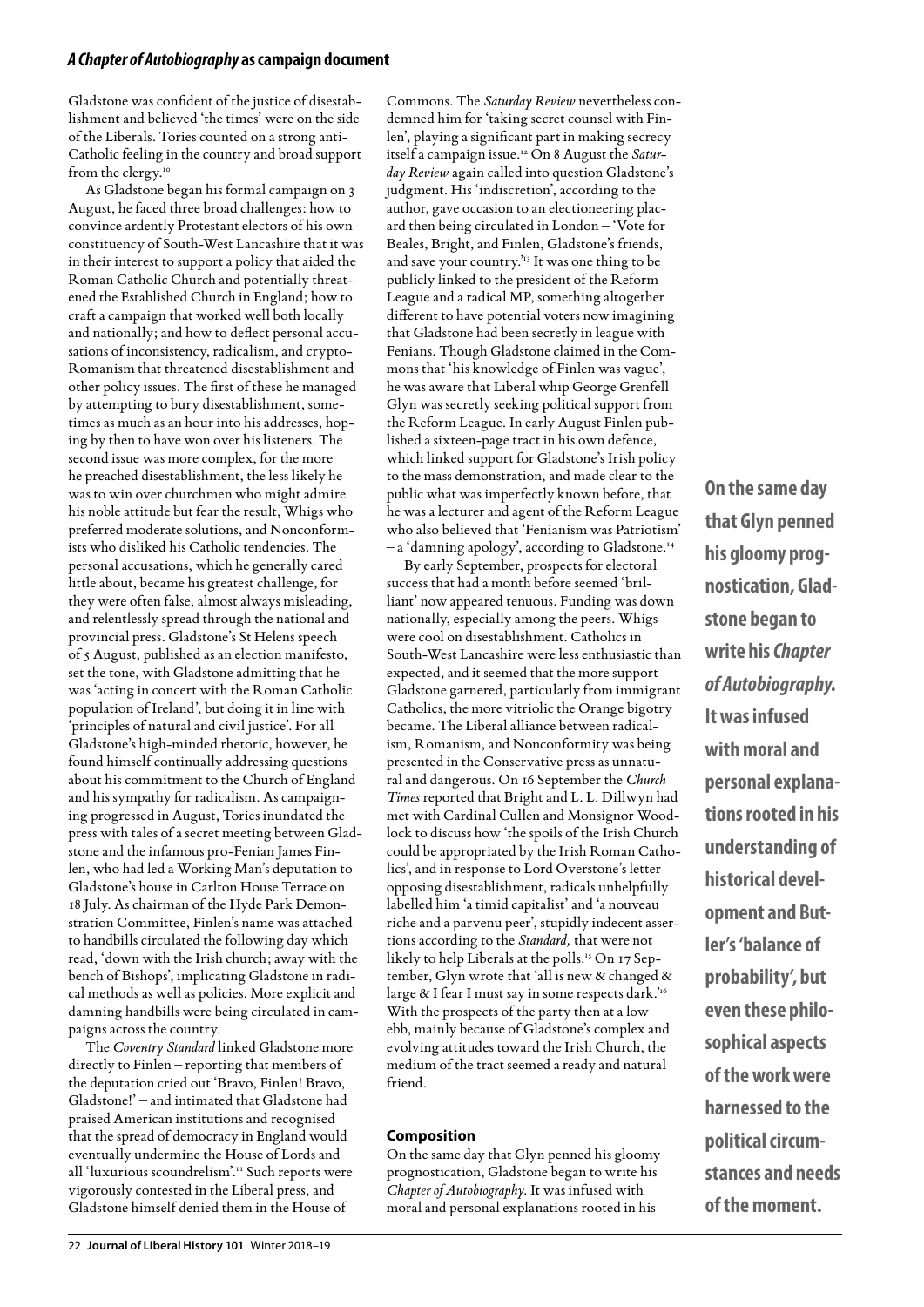**Gladstone felt that he had not quite won over the electorate to the cause of justice for Ireland, and feared that if he did not explain his own 'real or supposed delinquencies' regarding the Church of Ireland, the 'great cause' of disestablishment would be hindered.**

understanding of historical development and Butler's 'balance of probability', but even these philosophical aspects of the work were harnessed to the political circumstances and needs of the moment. Party agents had agreed to delay active campaigning while registers were being prepared and canvassing undertaken, affording Gladstone a period of relative leisure between the close of the session on 31 July and his first major campaign speech at Warrington on 12 October.<sup>17</sup> Though he had been thinking about publishing a defence 'throughout the year', the tract that emerged was shaped by at least four specific elements of the public campaign in the late summer of 1868. 18

First, Gladstone felt that he had not quite won over the electorate to the cause of justice for Ireland, and feared that if he did not explain his own 'real or supposed delinquencies' regarding the Church of Ireland, the 'great cause' of disestablishment would be hindered. His specific wording – so that 'the progress of a great cause' would not 'suffer'– was adapted from language used in a long letter he had written to the editors of the major daily papers in April, categorically denying six widely circulating rumours suggesting his Romanist tendencies.<sup>19</sup>

It was thus in the 'general interest' that he offered a personal account of his 'offence':

I, the person who have now accepted a foremost share of the responsibility of endeavouring to put an end to the existence of the Irish Church as an Establishment, am also the person who, of all men in official, perhaps in public life, did, until the year 1841, recommend, upon the highest and most imperious grounds, its resolute maintenance.<sup>20</sup>

Gladstone then spent thirteen pages rehearsing his staunch defence of the Church of Ireland, *The Church in its Relations with the State*, published in four editions between 1838 and 1841, and explaining how the ground of his commitment had been shaken by the increase of the Maynooth grant. This gave him the opportunity, and his opponents the pleasure, of recalling Macaulay's famous review of 1839, in which he observed that Gladstone's 'whole theory rests on this great fundamental proposition, that the propagation of religious truth is one of the principal ends of government, as government. If Mr. Gladstone has not proved this proposition, *his system vanishes at once*.'21 Gladstone conceded this. 'Scarcely had my work issued from the press,' he wrote, 'when I became aware that there was no party, no section of a party, no individual person probably in the House of Commons, who was prepared to act upon it. I found myself the last man on the sinking ship.'22 Gladstone still supported the principle that the Church of Ireland should be established in order to maintain and extend truth, but he believed that an increased grant to the Catholic seminary at Maynooth – anything more than

the earlier 'covenanted obligation' – effectively destroyed 'the main principle on which the Established Church was founded.'23 Gladstone made clear to his readers that by 1844, he intended to support Peel's increased grant to Maynooth, in effect acknowledging that the conditions for supporting the Irish Church establishment no longer existed. 'My ground, right or wrong it matters not for the present purpose, was this: the Church of Ireland must be maintained for the benefit of the whole people of Ireland, and must be maintained as the truth, or it cannot be maintained at all.'24 When Peel's government resolved to increase the Maynooth grant in January 1845, Gladstone resigned from the cabinet, then promptly voted with the government, knowing that he would 'inevitably be regarded as fastidious and fanciful, fitter for a dreamer … than for the active purposes of public life.'25 With his resignation, Gladstone felt that he had regained the freedom which had been compromised by his earlier support for the Church of Ireland in his speeches and publications.<sup>26</sup>

A second element of the campaign that shaped Gladstone's composition in September was the lingering suspicion that hostility toward the Church of Ireland might extend to the mother country. Early in August he had been warned by former chief Liberal whip and campaign strategist Henry Brand that even among his friends there was 'apprehension that the Church & the rights of property' were not safe in his hands. For the sake of the national campaign, a simple declaration against the Irish Church would not do, leaving open the question of disendowment. But instead of 'agitating' the question of the Irish Church as Brand recommended, Gladstone buried disestablishment.27 In his first campaign address at St Helens on 5 August, Gladstone dealt with electoral reform, taxation, and finance before arriving at what Brand was pushing to the fore, the state of the Ireland. Gladstone was happy enough to bring disestablishment forward, but knew from innumerable public criticisms that he was vulnerable to charges of inconsistency, especially for his 1835 speech on the appropriation clause and his strident defence of the established church in *The State in its Relations with the Church*. Before dealing with the Irish Church more directly in front of large campaign crowds, he needed a well-reasoned and nuanced defence, and this simply was not possible in the form of a letter to the editor, which he had employed many times in addressing obviously false statements up to that point in the campaign, or in the reporting of a speech that had to touch on many subjects. *A Chapter of Autobiography* enabled him to directly address Brand's concerns, both to convert his opponents and to convince his wavering friends. It may well be questioned whether a sixty-three-page pamphlet was the best medium for achieving this end, but Gladstone was almost altogether shaping his own electoral strategy in 1868.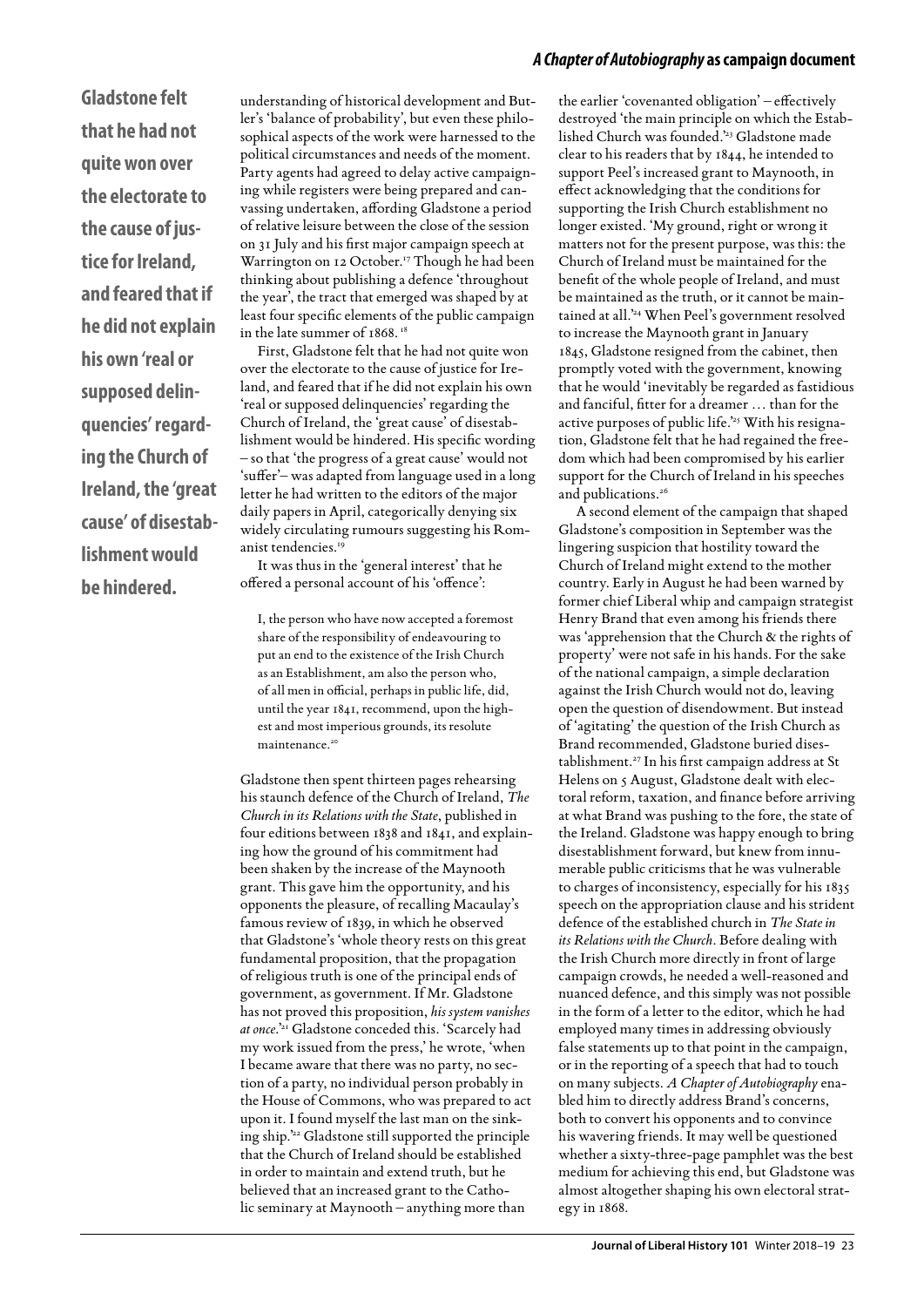Third, and closely related to Brand's concerns, Gladstone took advantage of mid-August publications of letters by two long-time friends and political supporters – both high church Anglicans – defending Gladstone's claim of an early conversion to Irish disestablishment. In a 19 August speech at Exeter, Edward Coleridge had declared that during the heated contest for Oxford in 1847, when 'moderate supporters' were seeking a pledge on behalf of the Irish Church, Gladstone had 'distinctly refused'. Three days later, in the course of a two-hour speech at Richmond, Roundell Palmer defended Gladstone against charges of opportunism. Gladstone had surprisingly confided to him in 1863 that he 'had made up his mind' that the Irish Church establishment must go.28 Gladstone, knowing how statements to this effect had been doubted and twisted by detractors, found these independent accounts of his earlier positions a useful frame in which to present a cogent defence of his signature policy. Palmer, too, was precisely the kind of wavering friend that Brand was worrying about, admiring Gladstone personally but uneasy with the implications of his Irish policy.29 In South-West Lancashire, where optimistic estimates had the Liberals up by 500, this might not have seemed necessary, but Brand had only reluctantly agreed with Liverpool electoral agents in their optimistic assessment, and in any case he had to worry about the effect of Gladstone's addresses in close districts in other parts of the country.

Finally, less than a week before Gladstone began writing *A Chapter of Autobiography*, Captain Hans Busk had printed and distributed an anonymous handbill in Berwick entitled 'Gladstone the Apostate', labelling him 'an object of derision and contempt' to those 'who maintain that integrity of purpose and consistency ought not altogether to be discarded from public life.' This highly personal attack Gladstone found useful, as an extreme example of the criticism being levelled at him during the campaign, in introducing his published defence for fair-minded readers.<sup>30</sup> But Gladstone was just as selective in citing Busk as Busk had been in quoting him. In addition to Busk's exaggerated campaign rhetoric – utilising what he called 'the licence usually accorded and freely exercised in speeches, squibs and handbills' – he had drawn further attention to telling and direct passages from Gladstone's appropriation speech of 1835 and the *State in its Relations with the Church.* It is impossible to say precisely why Gladstone chose to cite Busk among the hundreds of derogatory evaluations to be found in contemporary newspapers, journals, and tracts. Busk's selections were neither worse nor better than the general run of selective extracts, but they did demonstrate how easy it was, even at that stage of the campaign, for critics to manipulate Gladstone's own words in order to suggest his 'apostasy'.



*A Chapter of Autobiography* as originally published by John Murray in 1868

Gladstone wrote and revised the autobiography between 17 September and 22 September, pasting in accounts of the speeches of Coleridge and Palmer that he had clipped from the *Manchester Examiner*; he circulated and discussed the manuscript among friends and family members between 23 September and 5 October; and he finally sent it to Murray to be put in type on 8 October.31 On 12 October he gave the first of his scheduled seven October campaign addresses that extended through to 23 October. While on the campaign trail he corrected proofs, letting Russell, Granville, and Glyn review them between 13 October and 16 October. Granville recommended publication, but found the treatment of Macaulay exaggerated and perplexing.32 Gladstone listened to the advice of his political advisers, but kept his own counsel.

Meanwhile, a number of trends were emerging in the press. Gladstone was often criticised for his 'retrospective' views, focusing too much on the reform debate of the previous year and paying too little attention to specific details necessarily associated with disendowment. Second, accusations of Gladstone's crypto-Catholicism were becoming more prominent. *The Globe* revisited the old story of Manning being godfather to Gladstone's son. Manning's indignant response to this 'new trick', published in the liberal *Liverpool Mercury* on 16 October, had the unintended effect of calling attention to Gladstone's warm friendship with the archbishop.33 Finally, the characterisation of Gladstone as decorous and meek was beginning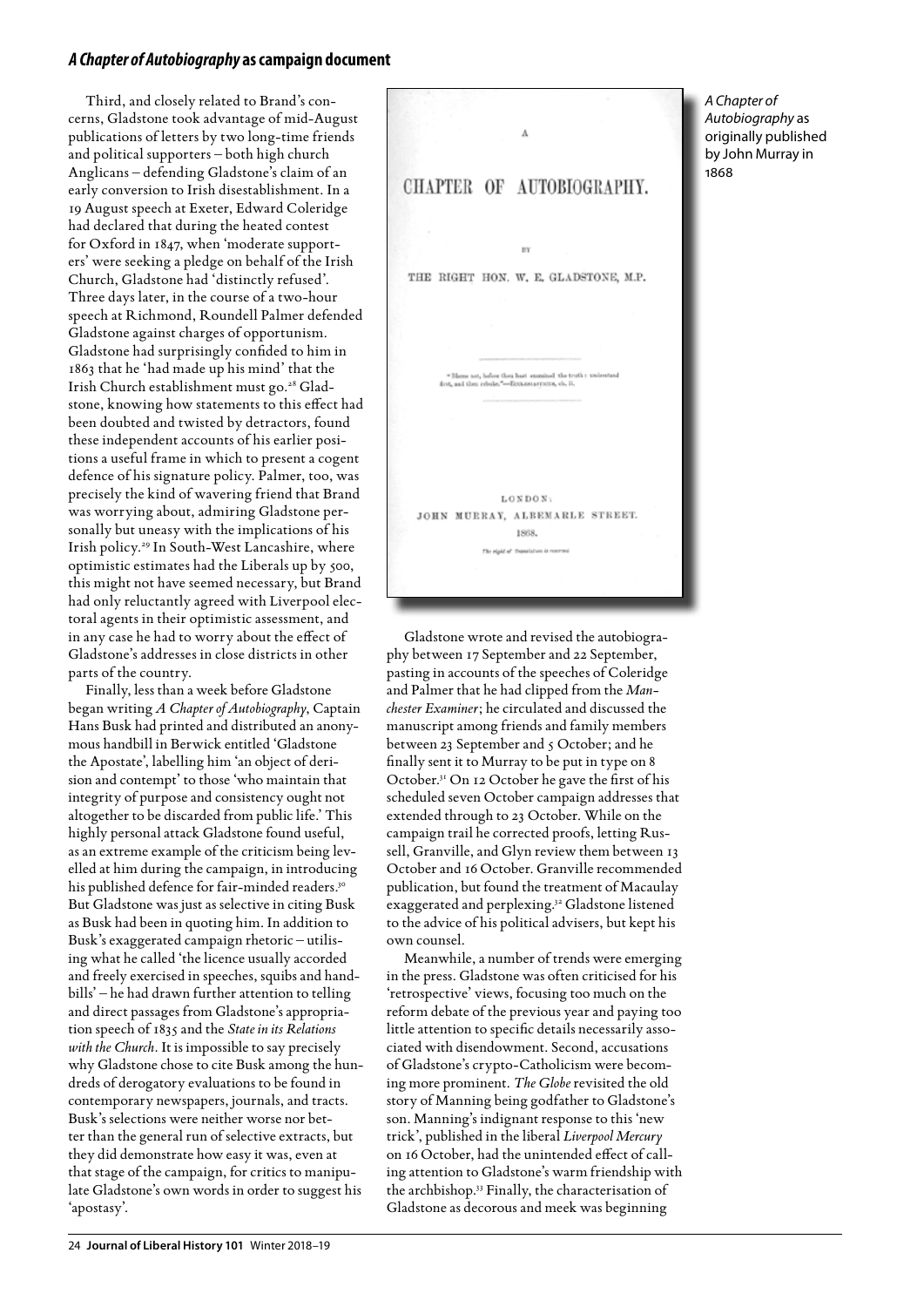**An author in the**  *Saturday Review*  **had then set a tone that persisted throughout the campaign, that Gladstone and his friends had somehow convinced themselves that even 'a single word or phrase reflecting on Mr. Gladstone's character, still less "charges", or a single hint of a charge, of anything improper' was somehow an unpardonable campaign sin.**

to bite. On 4 June, his brother Robertson had publicly defended him against 'the grossest statements affecting his character' and observed that he had 'only held office for the purpose of doing good'. An author in the *Saturday Review* had then set a tone that persisted throughout the campaign, that Gladstone and his friends had somehow convinced themselves that even 'a single word or phrase reflecting on Mr. Gladstone's character, still less "charges", or a single hint of a charge, of anything improper' was somehow an unpardonable campaign sin. When Gladstone complained in his speech at Leigh on 20 October of Tory licence in placards and letters having 'gone beyond the just limits of political warfare' and his private life having been 'insolently invaded', this simply gave occasion for Conservative publications to mock his sensitivity and raise the previous whining defences by Robertson Gladstone and Manning.34 Ever sensitive to attacks on his character, Gladstone angrily responded to the lead article from the October number of the *Quarterly Review*, threatening in a letter to publisher John Murray to end his longstanding relationship with the journal. Written by Louis Jennings but published anonymously, 'The Public Questions at Issue' raised every criticism of Gladstone that had surfaced during the campaign – his close ties to Romanism; the defection of moderate Liberals; the linking of Gladstone's Irish policy with radical 'apostasy'; Gladstone's retrospective speeches, inconsistency and previous support for the Irish Church; the 'invented' plan for uniting Dissenters and Roman Catholics; his personal waywardness and instability. The most prominent feature of the article, however, was a string of accusations, intimations, associations and insinuations regarding Gladstone's radicalism, a particularly sensitive topic as critics, including Jennings, were continually raising questions regarding the legitimacy of the Liberal Party. 'Who can describe the policy of the Liberal confederation? … its very honesty is questionable.' This attack on Gladstone's integrity was the subtext for the statement Gladstone directly complained of – that 'great leaders condescend to receive deputations of which the off-scourings of the community were the spokesmen'. Readers 'ought to know', Gladstone wrote, 'the circumstances under which Mr. Finlen came to my house during the last Summer. … I submit that this passage calls for some apology.'35 Gladstone got his apology, but the *Quarterly's* editor, William Smith, could only regret that 'the paragraph in question should appear to go beyond the fair grounds of political controversy'.36 Like many observers, Murray and Smith thought that Gladstone was being unduly sensitive.

#### **The decision to publish**

In the meantime, the corrected proofs for *A Chapter of Autobiography* had been with John Murray since 17 October. Gladstone gave his final

#### *A Chapter of Autobiography* **as campaign document**

scheduled speech at Wigan on 23 October, and on 25–6 October he spoke at length with the Bishop of Oxford, who recommended against publication.37 By 26 October the canvass was complete, and that day Gladstone decided to withhold the apologia he had written in the dark days of September. But why on 26 October? And what were his reasons for writing to Murray on 5 November, asking him to publish on 23 November; then a week later writing to confirm the publication, but asking Murray to send presentation copies as early as 16 November?38

These questions may be answered in different ways, as Gladstone neither confided in his political advisers nor left a record of his thinking. They cannot be adequately addressed, however, without recognising that he was trying to win an election in South-West Lancashire, and at the same time speaking to the nation at large in every speech, letter, and publication. The electoral landscape was in flux, and no one could know in October 1868 how the reform of 1867 would play. No one could know the effect of a major politician appealing to large crowds of working men – though Gladstone's oratorical skills here seemed to work in his favour – nor could they know the efficacy of local addresses crafted for national audiences. This uncertainty was compounded by the controversial issue of Irish disestablishment, which drew together Nonconformists and Roman Catholics who were suspicious of one another on other grounds, and led many otherwise liberal Churchmen who admired Gladstone personally to dissent strongly from his Irish policy. In the absence of a strong national organisation, there was no formal plan of campaign. Glyn and Brand gave advice on national needs, but Gladstone made virtually all of his own decisions. By the end of October it was clear that Liberals nationally would enjoy a large victory, so in the waning days of the campaign he was fighting mainly for his reputation and a victory in his home county. Scholars almost universally have attributed Gladstone's defeat to an irresistible anti-Catholicism in Lancashire, but that certainly was not apparent to Gladstone at the end of October. The canvass of old voters and the requisition of new ones were suggesting success. Towards the end of the campaign, some local Liberals were uneasy, but Gladstone was confident that he would win in South-West Lancashire.

It is impossible to say why, exactly, Gladstone first decided to withhold publication of *A Chapter of Autobiography.* He left no record of his overall campaign strategy, and his suggestion that it was withheld due to 'the stress of the general election' is not convincing, for we know that the draft was completed by 22 September and put into type by 8 October. Nor had the campaign itself been particularly demanding. Gladstone had taken a five-week holiday at Penmaenmawr between 10 August and 14 September, doing political work only half the time. He did deliver seven major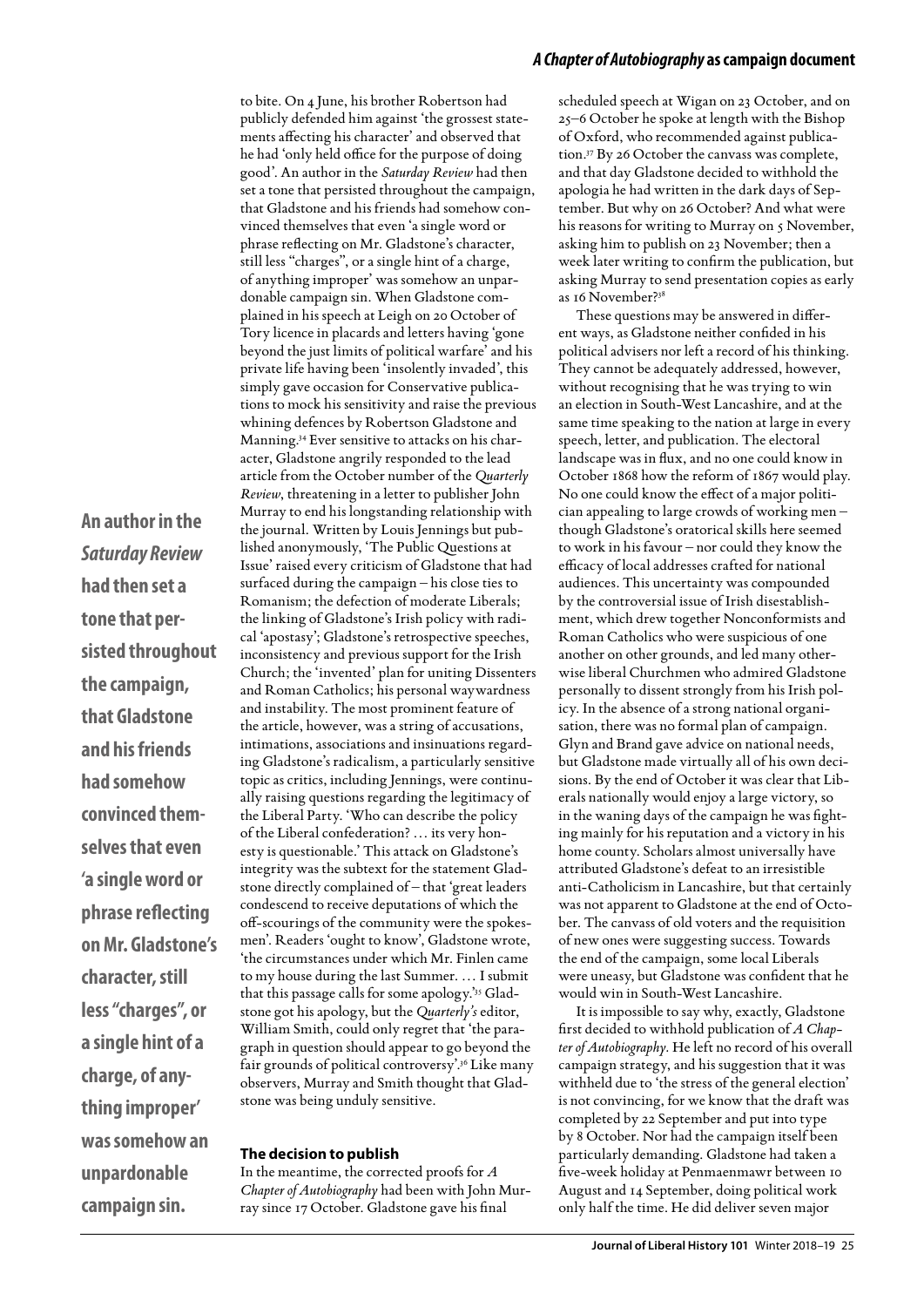election speeches between 12 October and 23 October, but otherwise devoted much of his time to Homeric studies and non-political reading. The most plausible answer for the delay is that Gladstone was confident of the outcome, as he suggested to Manning on 29 October.<sup>39</sup> Publicly admitting errors and addressing charges of capriciousness and sensitivity might do more harm than good.

Between 26 October and 5 November, however, the 'no-popery' campaign gained fresh and unexpected momentum that was given a point in a 24 October letter to *The Standard* from G. R. Gleig, author of the *Blackwood's* article that had attracted Gladstone's attention in July. In his initial speech at St Helens in August, Gladstone had scarcely mentioned Feniansim. Two months later at Liverpool he had introduced for the first time a careful defence of just reform by showing Fenianism to be a patriotic outgrowth of the sincere grievances of ordinary Irishmen, and not simply an unlawful organisation of the 'scum' of Ireland. By late October, however, it was becoming clear that Gladstone's message of justice for Ireland had not yet 'permeated the masses' as Brand had hoped it would early in the campaign.<sup>40</sup> In pointing to Gladstone's dubious defence of Fenianism as a legitimate form of political patriotism, Gleig suggested that their desire for independence was not rooted in a love of their own religion, but rather in 'open warfare' with religion itself, thus reinforcing the charges of radicalism and apostasy that had been consistently levelled at Gladstone.<sup>41</sup>

About the same time, three separate stories were gaining currency in variegated and confusing forms in the national and provincial papers, each giving credence to accusations of Gladstone's crypto-Catholicism. One of these had begun in early October with a simple question from an anonymous reader of the *Standard*, wondering about the accuracy of a quote from an 1859 publication in which it was claimed that Gladstone had along with Cardinal Weld of Rome been named executors of a  $\mathcal{L}$ 200,000 bequest by the late Mr Blundell of Ince for the purpose of promoting 'Popery in England'. Gladstone jokingly denied it on the stump, noting that he 'happened to be 60 or 70 years younger than Mr Charles Blundell of Ince'.42 Though the report was false so far as Gladstone was concerned, his father had in fact been an executor of the bequest with Weld, and the story dangerously threatened to direct attention to meetings with Catholic landowners which had been kept secret for fear of alienating dissenters.<sup>43</sup> The second story, of Manning being godfather to Gladstone's son, had been raised and answered earlier in the month. By early November it was being combined with the 'patron' story. Under the title of 'Mr. Gladstone's Traducers', the liberal *Liverpool Mercury* continued to print all 'contradictions' and 'explanations', which nevertheless kept the stories before the public. We would not have continued to notice this 'contemptible trick', the

author wrote, but that defaming handbills first seen in Liverpool were now circulating in other parts of the country. By the end of October, the two stories had been suspiciously conflated into a single letter by 'A Protestant' to the editor of *The Rock*, and was being circulated throughout the country under the heading 'Mr. Gladstone the Champion of Popery in England'.44 Gladstone's supporters believed this to be a deliberate plant by the Tories, 'for the former contradiction of it was published from John o' Groat's House to Land's End.'45 Finally, a report began to circulate in Lancashire that Gladstone was 'secretly' and 'at heart' a Roman Catholic. This was not in itself much different from claims that had been frequently made since the 1840s, and which had been common in the immediate wake of Gladstone's Irish resolutions. But combined with the other more specific stories, and the fact that the 'slanderers' had been 'particularly industrious' among Liberal electors in Southport, it seemed to threaten what had been perceived as a strong majority there.<sup>46</sup>

Gladstone responded to this deteriorating situation in three specific venues: in the daily press, on the platform, and in the pamphlet press. On 9 November he responded to a letter from a Southport elector noting Tory complicity in spreading the rumours, professing his commitment to the Church of England, and, surprisingly, announcing his 'return to Lancashire' at the end of the week. Gladstone's letter reframed the stories in the context of disreputable Tory 'slanders' and promised a 'declaration' on the 'ritualistic question'. On 12 November, the *Liverpool Mercury* published Gladstone's letter, and noted in a separate article the 'alarm' that had been created 'in the Tory camp'. Conservatives in turn attributed Gladstone's return to the platform as a desperate attempt to 'redeem his declining fortunes'. Each party had accurately assessed the fears of their opponents. The Tories *were* alarmed, and Gladstone *was* trying to bolster his support – no one had a clear idea where the electorate of South-West Lancashire actually stood. Following the published letter, Gladstone then gave hastily arranged speeches at Crosby and Bootle on 13 November, at Garston and Wavertree on 14 November, and at Widnes and St Helen's on 16 November, directly addressing the false claims with a good deal of humour, and calling attention to the sad state of the Conservative Party.47

Even before Gladstone launched his late offensive, on 5 November he had changed his mind about *A Chapter of Autobiography*, and decided to have Murray publish it on the day before the election. Murray received his revised proof sheets on 6 November, agreeing to publish on 23 November, and to refrain from advertising until after the election. On 12 November Gladstone adjusted the timetable once more, adding additional names to the presentation copy list and urging Murray to begin sending out presentation copies as early as 16 November, and presumably allowing Murray

**Reviewers in the monthly and quarterly press, writing to deadlines days or weeks after the election, saw the pamphlet largely as a personal apologia, but a political intent was clearly recognised in the daily press***. The Times***, in a generally favourable review, applauded his late Lancashire speeches, but questioned the wisdom of replying to 'electioneering taunts' in printed form, open as they were to the 'misconstruction of opponents'.**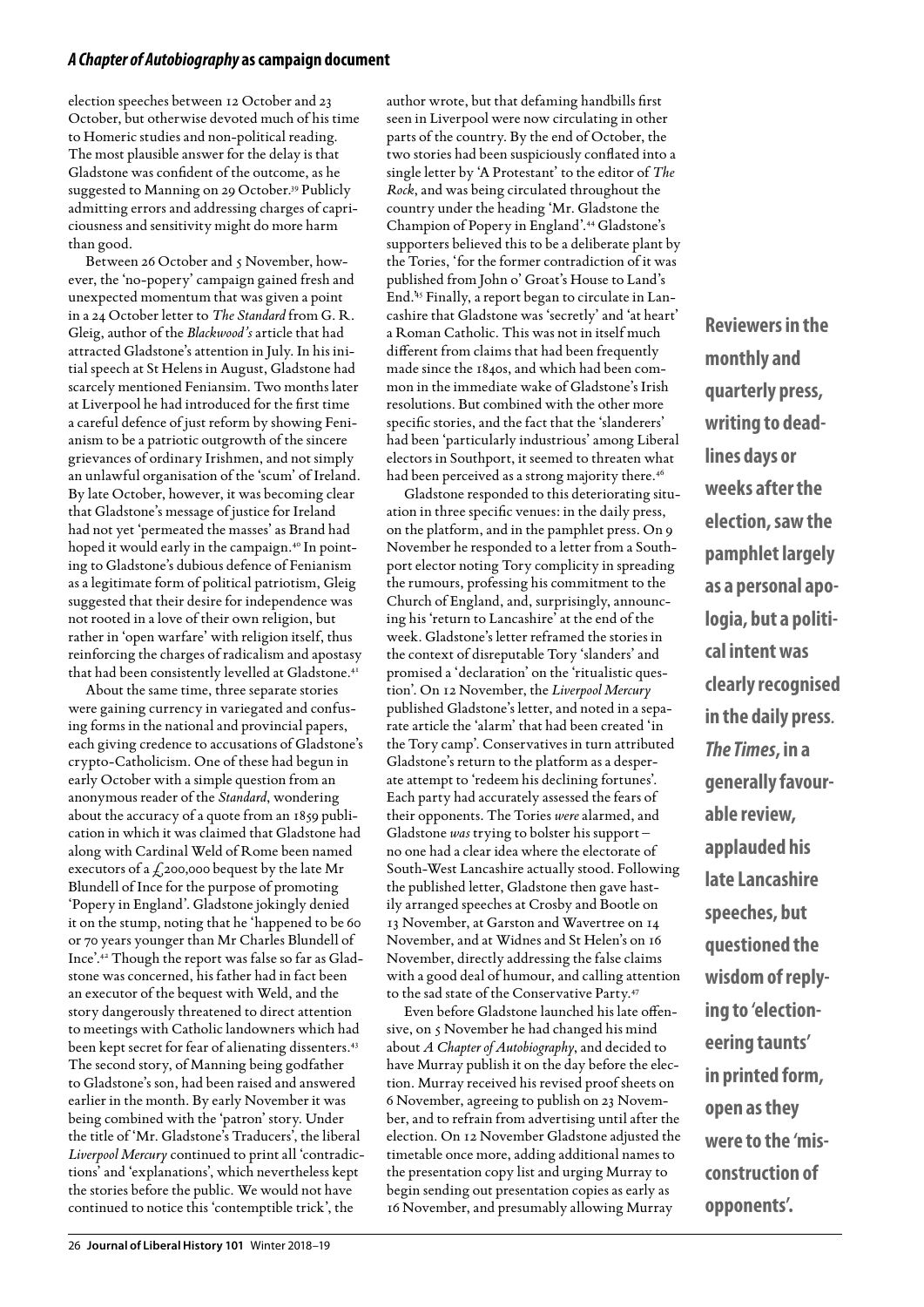Election hustings, Angel Hill, Bury St Edmunds, 1868 (or possibly 1865)



to advertise during the election.<sup>48</sup> With the elections only half over, the *Athenaeum* printed a notice of publication on 21 November, nomination day for South-West Lancashire; other papers published the same information via the *Athenaeum* on the same day, likely fed by the same source. On 23 November Murray was advertising in newspapers across the country, and the London papers were already publishing reviews. Reviewers in the monthly and quarterly press, writing to deadlines days or weeks after the election, saw the pamphlet largely as a personal apologia, but a political intent was clearly recognised in the daily press*. The Times*, in a generally favourable review, applauded his late Lancashire speeches, but questioned the wisdom of replying to 'electioneering taunts' in printed form, open as they were to the 'misconstruction of opponents'.49 The *Liverpool Mercury* used it as the basis for demanding 'the votes of our neighbours'.50 The *Standard* saw it as an 'admission of failure', and a 'shrewd and politic manoeuvre' enabling Gladstone to secure a 'private hearing' before election day while 'depriving his critics any chance of replying in time' to affect

the election. According to their reporter, 'it was a paper written simply to turn the votes upon the polling day. … It could not have been intended as an appeal to truth and justice, for if so, it would have been issued, not in this clandestine manner, but fairly and openly, while there was yet time for a full discussion of the subject matter before the election.'51 It is hard to say whose votes might have been turned, or in what numbers, but Liberal and Conservative newspapers alike considered publication of the autobiography to be a political act.

One would expect *The Standard* to put the worst construction on the circumstances, but in this case they were likely right. Gladstone did not want his complicated appeal to 'truth and justice', likely to be misunderstood by many voters, sifted too carefully before the election. His explanation at the beginning – that the tract had been withheld 'due to the stress of the general election' – was immediately disingenuous, but there were other passages clearly calculated to sway voters. For example, Gladstone made a case for being excepted from the general rule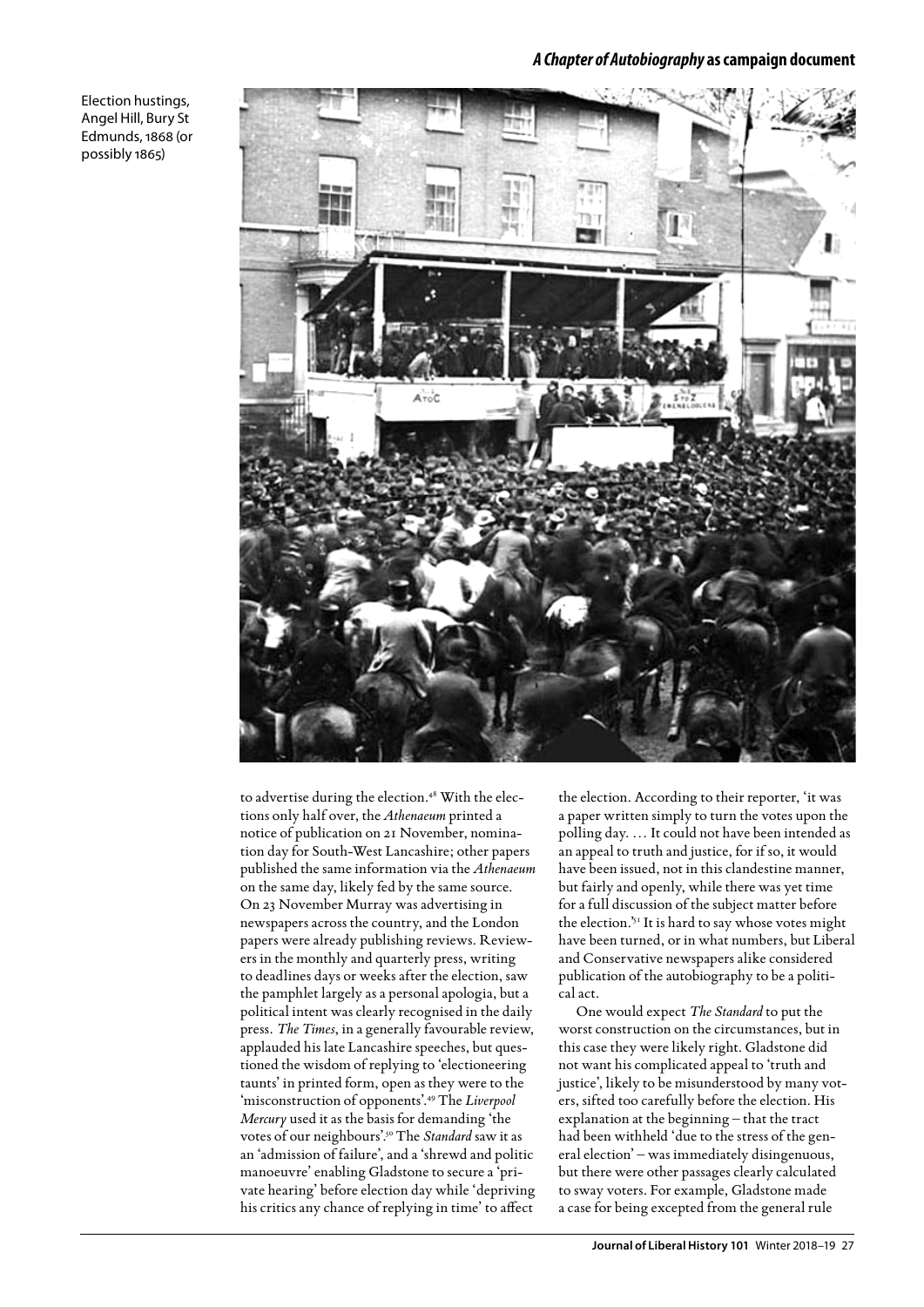that autobiography should be published posthumously, or at the close of a career. In a characteristic application of Butlerian philosophy, he argued that if he was 'warranted in treating' his situation as an 'excepted case', he was 'bound so to treat it'.<sup>52</sup> This may or may not have been sound philosophy, but it clearly cast Gladstone's apologia in moral terms that were attractive to Nonconformists and High Churchmen – two groups of voters who were sceptical of his Irish policy –  ${\bf a}$ point frequently noted in later reviews. This reliance on the principle of 'balance of probability' nevertheless left open completely the political *use* of the justification that he was morally 'bound' to produce. Gladstone was viewed by his devoted followers as a man of 'transparent sincerity and purity of intention', the 'man of principle'.<sup>53</sup> But even if this were altogether true in his composition of the autobiography, Gladstone still had to decide whether to withhold it altogether, to publish it after the election, or to publish it during the election, and, if during the election, on what day. It should not be surprising that Gladstone was interested in a matter that might have turned the tide in a close contest, just as *The Standard* had noted.

Two specific examples from *A Chapter of Autobiography*, both central to the issue of disestablishment, make clear that Gladstone was not transparent in constructing his narrative, and suggest the kinds of questions that might have been raised by Gladstone's opponents, had they been given the chance. Gladstone characterised the ground of his early support for the Church of Ireland as requiring that it be 'for the benefit of the whole people of Ireland' and as a vessel of 'the truth'. Cast in these terms, his former position was prescient enough to allow for the conditions that had in fact arrived by 1868, arguing that he had not used ('as far as I believe and remember') any of the 'stock arguments for maintaining the Irish Church. … I did not say, [for instance] "maintain it, lest you should be driven to repeal the Union".'54 In fact, he maintained that argument in all four editions of *The State and its Relations with the Church.*55 Similarly, Gladstone appealed to the saintly Anglican 'sweet singer of Israel', John Keble, for support, writing that he had learned 'upon authority which cannot be questioned, that Mr. Keble acknowledged the justice of disestablishing the Irish Church.'56 Within weeks of the publication of the autobiography, however, no less an authority

than Henry Parry Liddon, prebendary of Salisbury Cathedral and Tractarian defender, countered that 'such an assertion' was 'too unqualified to convey a true impression of Mr. Keble's general mind on the subject.'57 It is not likely that Gladstone had forgotten his previous position; he certainly had the ready means of reviewing his book, as he had earlier in the campaign. Most likely he had across many years subtly and mentally modified his earlier positions to align them more nearly with his attitude in 1868. Nor is it likely that he wilfully misrepresented his 'authority' regarding Keble, but rather inclined to hear what he wished to hear. But even under the best construction, Gladstone's decision to circulate copies as early as 16 November to friends while publishing for the public on the day before the election meant that such errors and misrepresentations stood in terms of the electorate. Both of these examples were raised against Gladstone in the wake of the election, and certainly would have been brought forward during the campaign had Gladstone published his autobiography in October as originally planned.<sup>58</sup>

#### **The outcome**

As it was, on 21 November Gladstone learned that he had lost to a pair of undistinguished Tory candidates by 261 votes. It was a crushing defeat, though he did have the consolation of having been elected for Greenwich four days earlier. According to the local Liberal press, for the Tories 'to defeat him after such a display of interest on his part; to make it appear that Lancashire has been appealed to, has heard, and has judged to condemn the Liberal leader on his own ground … is a success which the most high-minded of Tory politicians have not the moderation to forego.'59 His loss has been attributed to the strength of Orangeism in Lancashire, the degree of Protestant feeling among the masses, the weakness of Liberal district organisation, earlier defeats in South-East and North Lancashire, and the scurrilous Tory press campaign against him. But it also had to do with unrealistic assessments of the electorate, both formal and informal, by local campaign leaders George Melly and William Rathbone, and by Gladstone himself, and the tactics they designed to appeal to voters in the middle. In the course of the election, more than 700 promised votes were transferred to the Conservatives, and some of these must

be attributed to Gladstone's early decision to focus on the reform debate of 1867, and to appeal to the moral sense of voters on Irish issues without laying out a clear plan for dealing with the endowment question. On the other hand, it has been argued that it was only Gladstone's superb campaigning that kept the margin of loss as narrow as it was. The election was close, and it is likely that his last-minute publication of *A Chapter of Autobiography* swayed some votes at the end, especially among more liberal churchmen.

Upon receiving Gladstone's autobiography, friends and supporters wrote to thank him in terms that were widely repeated in pro-Liberal publications. 'Very touching, truthful, and noble', according to Arthur Helps; 'exactly what a mere man of the world would not have done,' Robert Phillimore observed; and 'most noble' in Newman's estimation. But even Newman hinted at Gladstone's design, with the pamphlet having been 'received so long before publication' that the recipient thought that it must have come 'from yourself'.<sup>60</sup> Many reviewers felt that the pamphlet was ill advised, not so much for its lack of transparency as for its self-revelation. 'It takes a strong man', observed an author in *The Spectator*, to rely so completely on the moral advantages of his own special bluntness of mind.' Less charitably, *The Express* alluded to Cardinal Richelieu's famous remark, 'Give me two lines of any man's writing and I will hang him'; and of course this challenge was widely taken up by Gladstone's opponents.<sup>61</sup> One of the most common themes of reviews by both supporters and opponents was that *A Chapter of Autobiography* would only affirm what the reader already believed. 'As a manifesto to friends,' according to *The Times*, 'it seems superfluous; as an answer to enemies … it seems incomplete'; the generally hostile *Saturday Review* considered it practically 'unintelligible', and added that for 'friends and for educated and fair opponents the apology was in no way needed.'62 In broad terms, this common formulation accurately assesses the electoral value of *A Chapter of Autobiography*, but when he wrote it, Gladstone was counting on a deeper pool of 'fair opponents'.

*John Powell is Professor of History at Oklahoma Baptist University. He is currently working on a study of W.E. Gladstone's early career.*